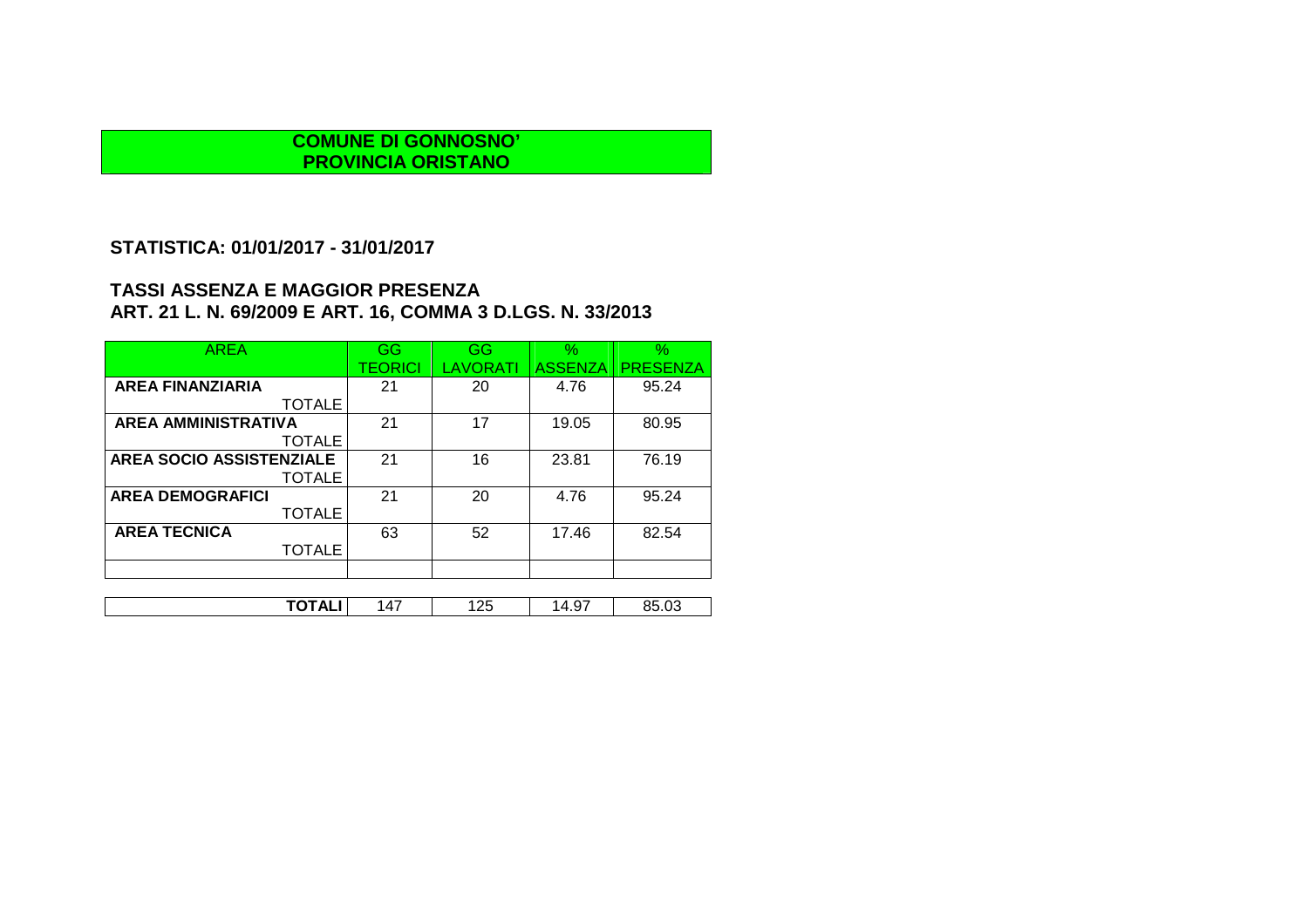## **STATISTICA: 01/02/2017 - 28/02/2017**

| <b>AREA</b>                     | GG      | GG       | $\%$           | $\%$            |
|---------------------------------|---------|----------|----------------|-----------------|
|                                 | TEORICI | LAVORATI | <b>ASSENZA</b> | <b>PRESENZA</b> |
| <b>AREA FINANZIARIA</b>         | 20      | 20       | 0.00           | 100.00          |
| <b>TOTALE</b>                   |         |          |                |                 |
| <b>AREA AMMINISTRATIVA</b>      | 20      | 18       | 10.00          | 90.00           |
| <b>TOTALE</b>                   |         |          |                |                 |
| <b>AREA SOCIO ASSISTENZIALE</b> | 20      | 15       | 25.00          | 75.00           |
| <b>TOTALE</b>                   |         |          |                |                 |
| <b>AREA DEMOGRAFICI</b>         | 20      | 16       | 20.00          | 80.00           |
| <b>TOTALE</b>                   |         |          |                |                 |
| <b>AREA TECNICA</b>             | 60      | 53       | 11.67          | 88.33           |
| <b>TOTALE</b>                   |         |          |                |                 |
|                                 |         |          |                |                 |

| .<br>---                 | $\Delta$ | $\sim$    | ັ<br>. .   |  |
|--------------------------|----------|-----------|------------|--|
| $\overline{\phantom{a}}$ | `        | <u>__</u> | ---<br>___ |  |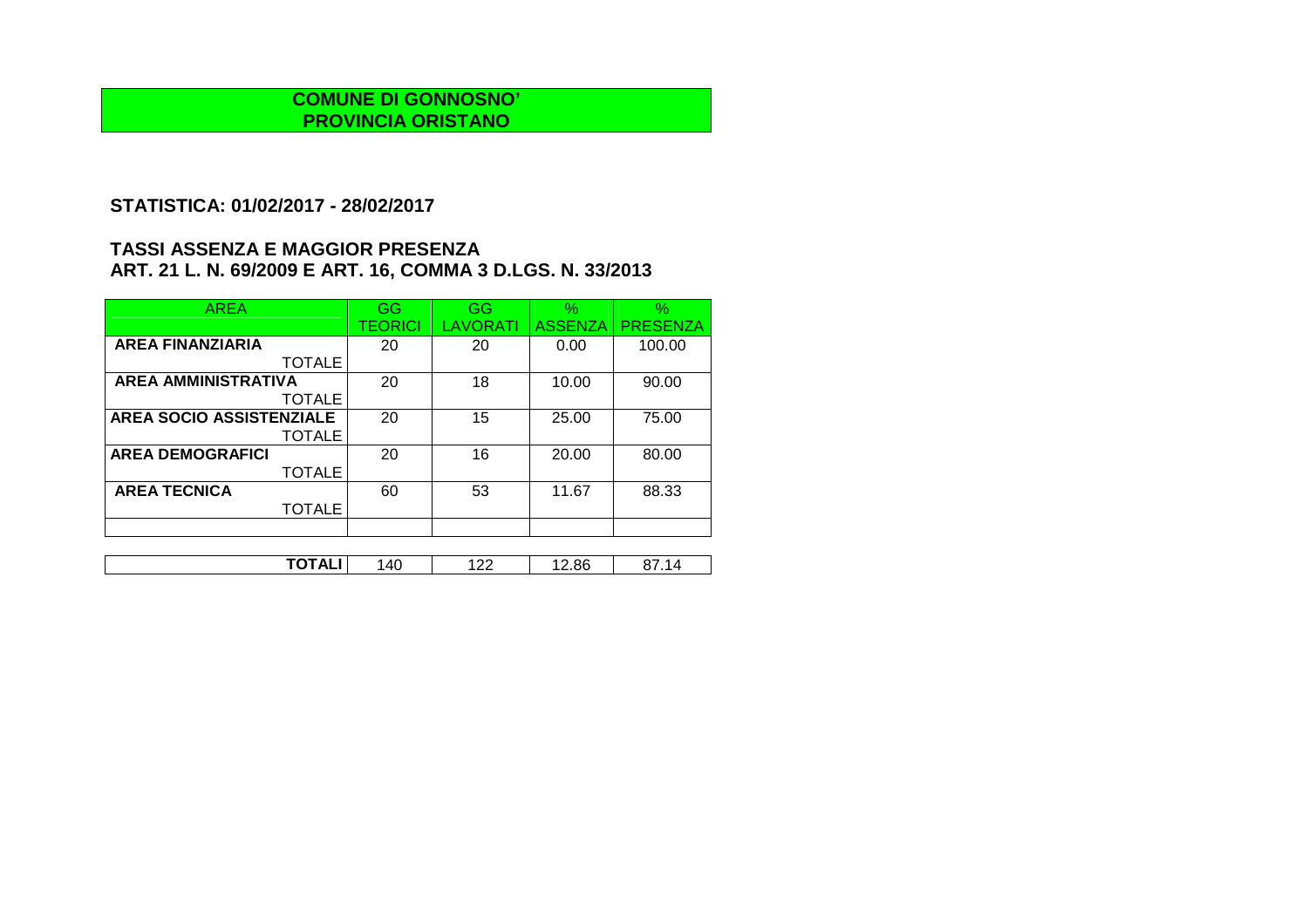# **STATISTICA: 01/03/2017 - 31/03/2017**

| <b>AREA</b>                     | GG             | GG       | $\%$           | $\%$            |
|---------------------------------|----------------|----------|----------------|-----------------|
|                                 | <b>TEORICI</b> | LAVORATI | <b>ASSENZA</b> | <b>PRESENZA</b> |
| <b>AREA FINANZIARIA</b>         | 23             | 22       | 4.35           | 95.65           |
| <b>TOTALE</b>                   |                |          |                |                 |
| <b>AREA AMMINISTRATIVA</b>      | 23             | 18       | 21.74          | 78.26           |
| <b>TOTALE</b>                   |                |          |                |                 |
| <b>AREA SOCIO ASSISTENZIALE</b> | 23             | 19       | 17.39          | 82.61           |
| <b>TOTALE</b>                   |                |          |                |                 |
| <b>AREA DEMOGRAFICI</b>         | 23             | 22       | 4.35           | 95.65           |
| <b>TOTALE</b>                   |                |          |                |                 |
| <b>AREA TECNICA</b>             | 69             | 67       | 2.90           | 97.10           |
| <b>TOTALE</b>                   |                |          |                |                 |
|                                 |                |          |                |                 |

| -----                    |           |    | $\sim$ $-$ | n,  |
|--------------------------|-----------|----|------------|-----|
| $\overline{\phantom{a}}$ | ำ<br>ו שי | 48 | v.v.       | . ت |
|                          |           |    |            |     |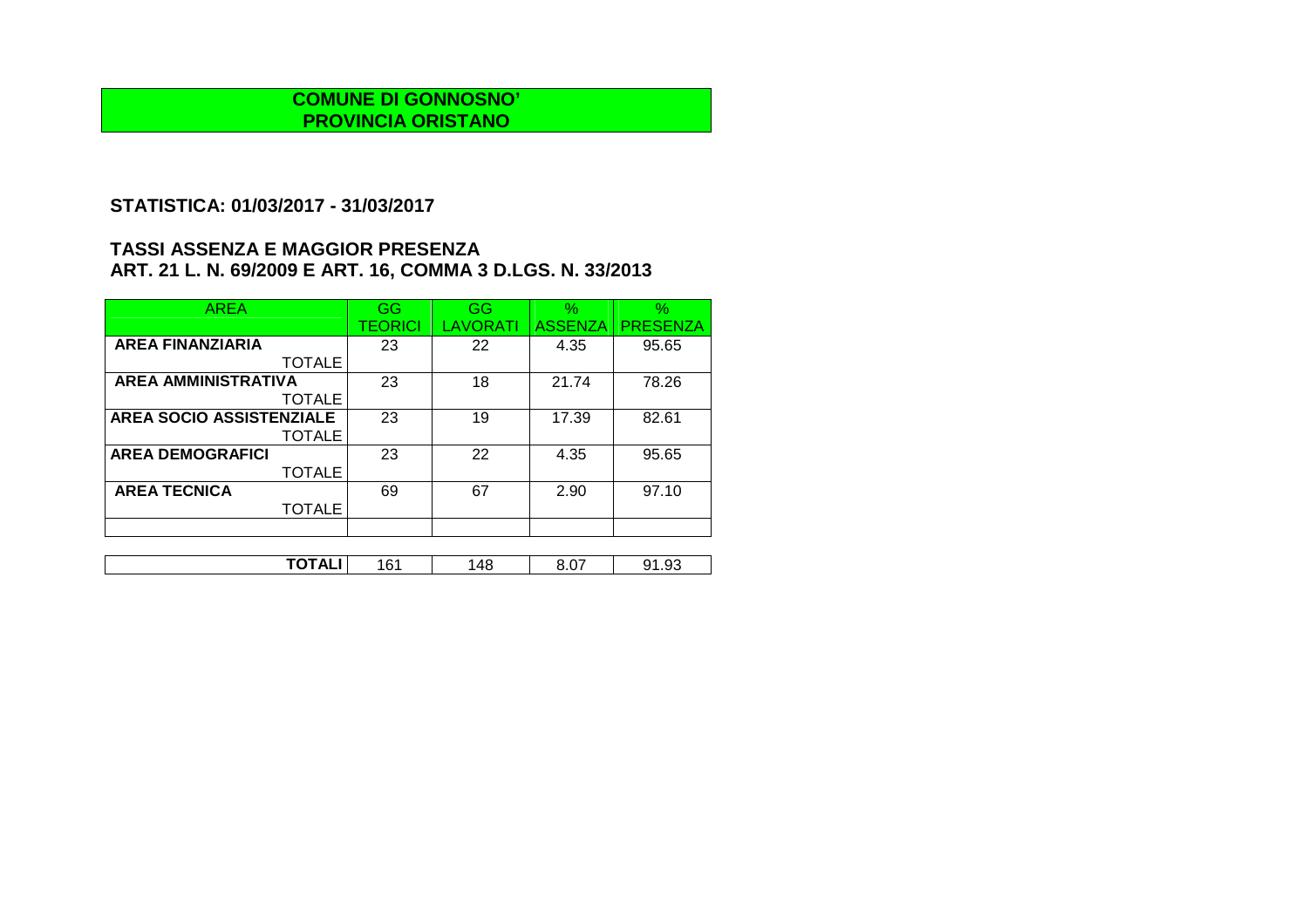## **STATISTICA: 01/04/2017 - 30/04/2017**

| <b>AREA</b>                | GG      | GG              | $\%$           | $\%$            |
|----------------------------|---------|-----------------|----------------|-----------------|
|                            | TEORICI | <b>LAVORATI</b> | <b>ASSENZA</b> | <b>PRESENZA</b> |
| <b>AREA FINANZIARIA</b>    | 18      | 16              | 11.11          | 88.89           |
| <b>TOTALE</b>              |         |                 |                |                 |
| <b>AREA AMMINISTRATIVA</b> | 18      | 16              | 11.11          | 88.89           |
| <b>TOTALE</b>              |         |                 |                |                 |
| AREA SOCIO ASSISTENZIALE   | 18      | 16              | 11.11          | 88.89           |
| <b>TOTALE</b>              |         |                 |                |                 |
| <b>AREA DEMOGRAFICI</b>    | 18      | 15              | 16.67          | 83.33           |
| <b>TOTALE</b>              |         |                 |                |                 |
| <b>AREA TECNICA</b>        | 54      | 48              | 11.11          | 88.89           |
| <b>TOTALE</b>              |         |                 |                |                 |
|                            |         |                 |                |                 |
|                            |         |                 |                |                 |

| $\begin{array}{c} \n\text{}\\ \n\end{array}$<br>າດ<br>JO.<br>-<br><b>IOIALI</b><br>u.<br>חנ<br>. د ب<br>ان ۱۰<br>__ |
|---------------------------------------------------------------------------------------------------------------------|
|---------------------------------------------------------------------------------------------------------------------|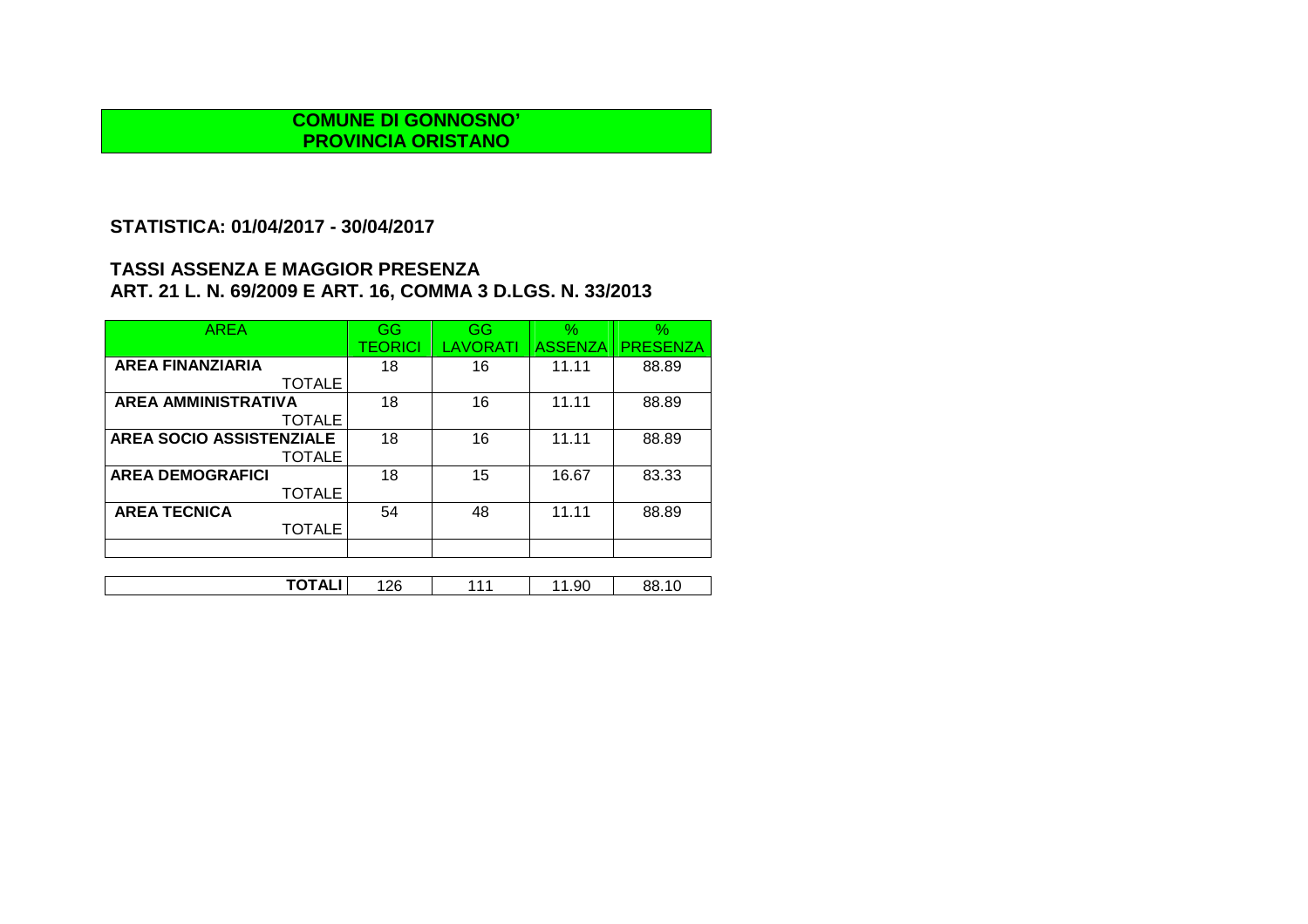# **STATISTICA: 01/05/2017 - 31/05/2017**

| <b>AREA</b>                | GG      | GG       | $\%$           | $\%$            |
|----------------------------|---------|----------|----------------|-----------------|
|                            | TEORICI | LAVORATI | <b>ASSENZA</b> | <b>PRESENZA</b> |
| <b>AREA FINANZIARIA</b>    | 22      | 22       | 0.00           | 100.00          |
| <b>TOTALE</b>              |         |          |                |                 |
| <b>AREA AMMINISTRATIVA</b> | 22      | 20       | 9.09           | 90.91           |
| <b>TOTALE</b>              |         |          |                |                 |
| AREA SOCIO ASSISTENZIALE   | 22      | 21       | 4.55           | 95.45           |
| <b>TOTALE</b>              |         |          |                |                 |
| <b>AREA DEMOGRAFICI</b>    | 22      | 21       | 4.55           | 95.45           |
| <b>TOTALE</b>              |         |          |                |                 |
| <b>AREA TECNICA</b>        | 66      | 65       | 1.52           | 98.48           |
| <b>TOTALE</b>              |         |          |                |                 |
|                            |         |          |                |                 |
|                            |         |          |                |                 |

| -----<br>$\sim$<br>つら<br>.49<br>–<br>96.75<br>A.<br>154<br>∼<br>∪.∠∪<br>. .<br>. <del>.</del> |
|-----------------------------------------------------------------------------------------------|
|-----------------------------------------------------------------------------------------------|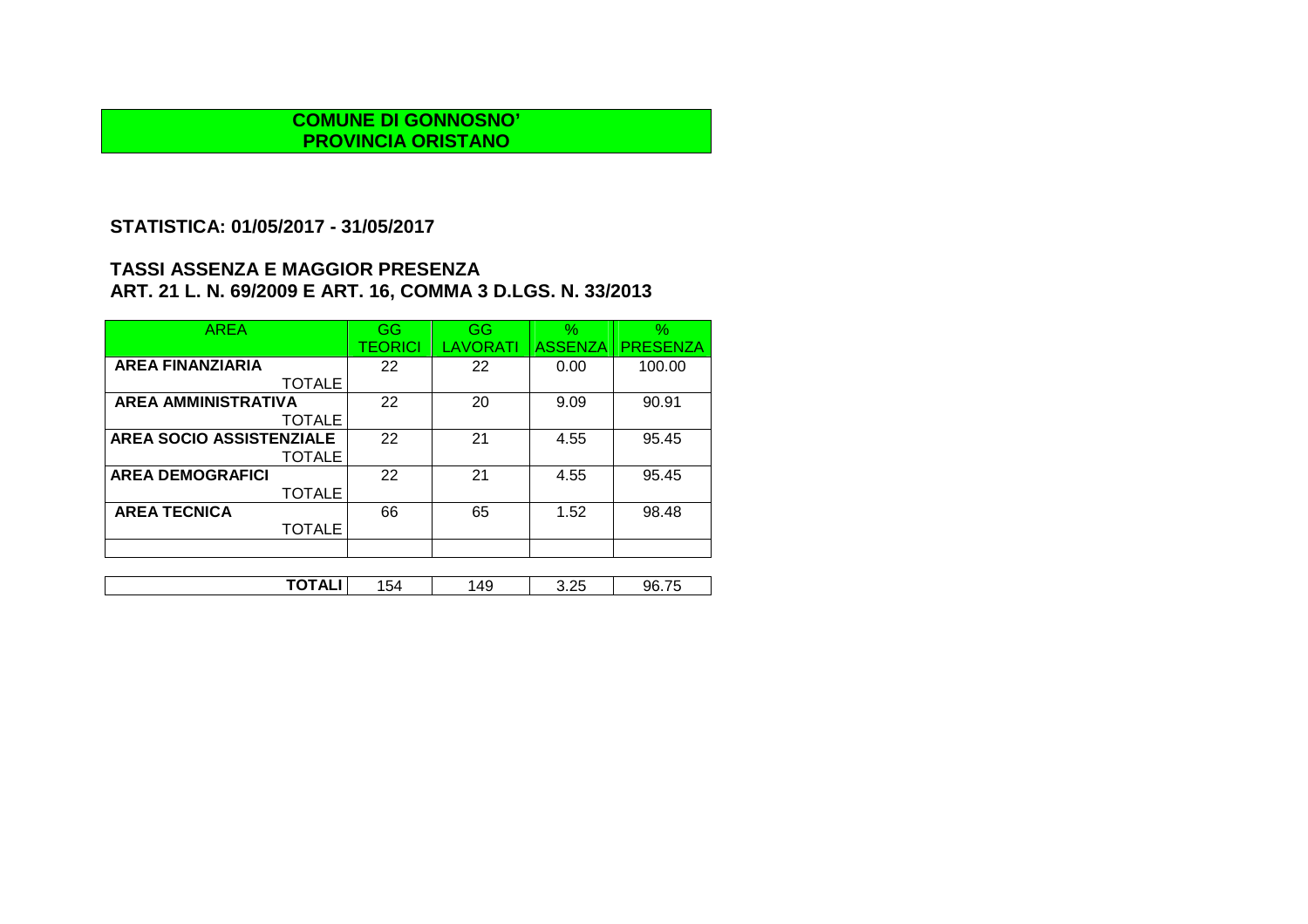## **STATISTICA: 01/06/2017 - 30/06/2017**

| <b>AREA</b>                     | GG             | GG       | $\%$           | $\%$            |
|---------------------------------|----------------|----------|----------------|-----------------|
|                                 | <b>TEORICI</b> | LAVORATI | <b>ASSENZA</b> | <b>PRESENZA</b> |
| <b>AREA FINANZIARIA</b>         | 21             | 17       | 19.05          | 80.95           |
| <b>TOTALE</b>                   |                |          |                |                 |
| <b>AREA AMMINISTRATIVA</b>      | 21             | 14       | 33.33          | 66.67           |
| <b>TOTALE</b>                   |                |          |                |                 |
| <b>AREA SOCIO ASSISTENZIALE</b> | 21             | 16       | 23.81          | 76.19           |
| <b>TOTALE</b>                   |                |          |                |                 |
| <b>AREA DEMOGRAFICI</b>         | 21             | 20       | 4.76           | 95.24           |
| <b>TOTALE</b>                   |                |          |                |                 |
| <b>AREA TECNICA</b>             | 63             | 58       | 7.94           | 92.06           |
| <b>TOTALE</b>                   |                |          |                |                 |
|                                 |                |          |                |                 |

| -----<br>──<br>. | $\Lambda$ | つに<br>ں ے . | --<br>$\epsilon$<br>7.JI | ึ้น∍ |
|------------------|-----------|-------------|--------------------------|------|
|                  |           |             |                          |      |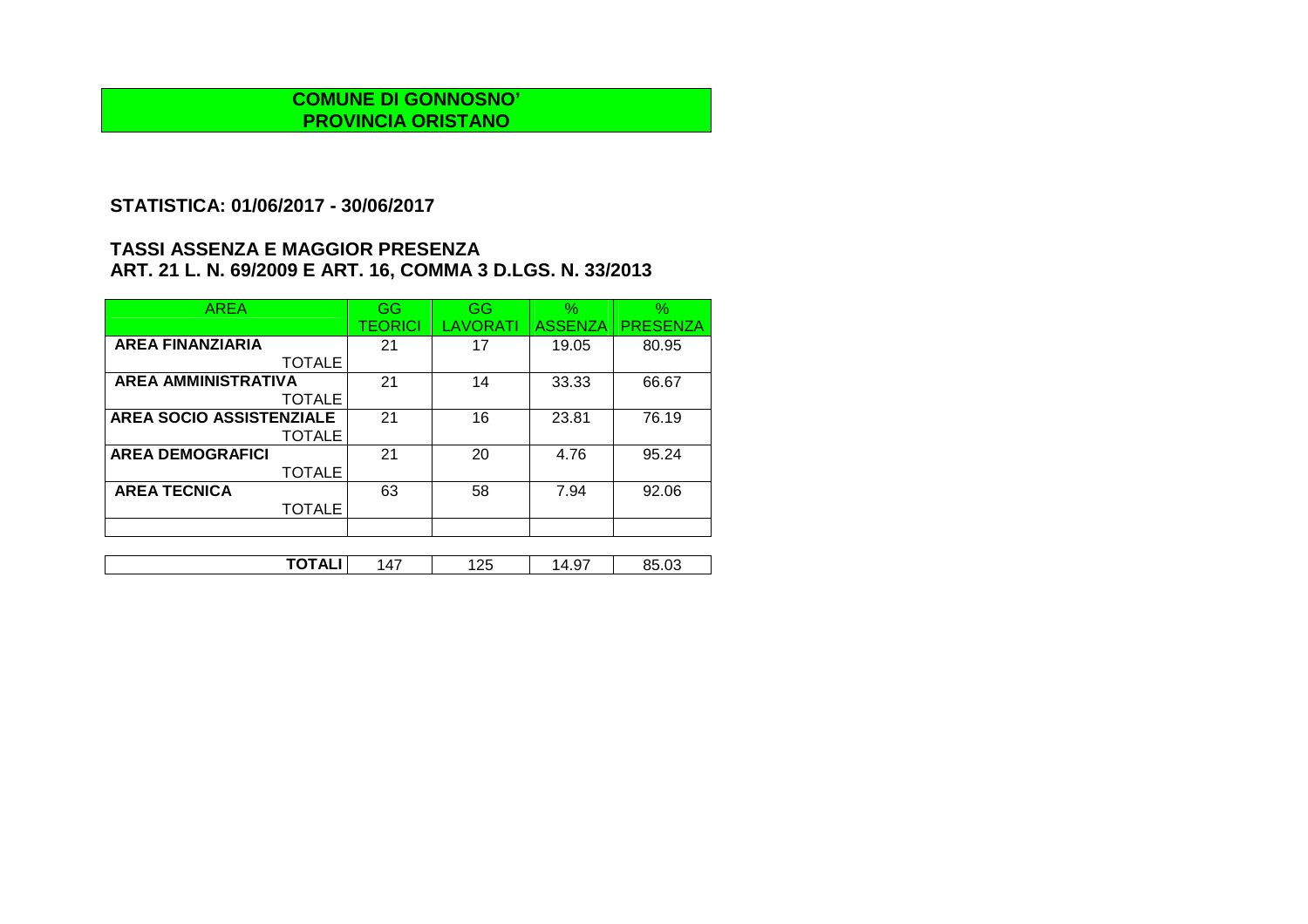# **STATISTICA: 01/07/2017 - 31/07/2017**

| <b>AREA</b>                | GG             | GG       | $\%$           | $\frac{9}{6}$   |
|----------------------------|----------------|----------|----------------|-----------------|
|                            | <b>TEORICI</b> | LAVORATI | <b>ASSENZA</b> | <b>PRESENZA</b> |
| <b>AREA FINANZIARIA</b>    | 21             | 16       | 23.81          | 76.19           |
| <b>TOTALE</b>              |                |          |                |                 |
| <b>AREA AMMINISTRATIVA</b> | 21             | 21       | 0.00           | 100.00          |
| <b>TOTALE</b>              |                |          |                |                 |
| AREA SOCIO ASSISTENZIALE   | 21             | 10       | 52.38          | 47.62           |
| <b>TOTALE</b>              |                |          |                |                 |
| <b>AREA DEMOGRAFICI</b>    | 21             | 19       | 9.52           | 90.48           |
| <b>TOTALE</b>              |                |          |                |                 |
| <b>AREA TECNICA</b>        | 63             | 53       | 15.87          | 84.13           |
| <b>TOTALE</b>              |                |          |                |                 |
|                            |                |          |                |                 |
|                            |                |          |                |                 |

| TOTAL'<br>95.ر<br>$\rightarrow$<br>$\sim$ $\sim$<br>10<br>- 10<br>14.<br>u<br>י יה<br>.ບບ<br>∼<br>ъ. |  |
|------------------------------------------------------------------------------------------------------|--|
|------------------------------------------------------------------------------------------------------|--|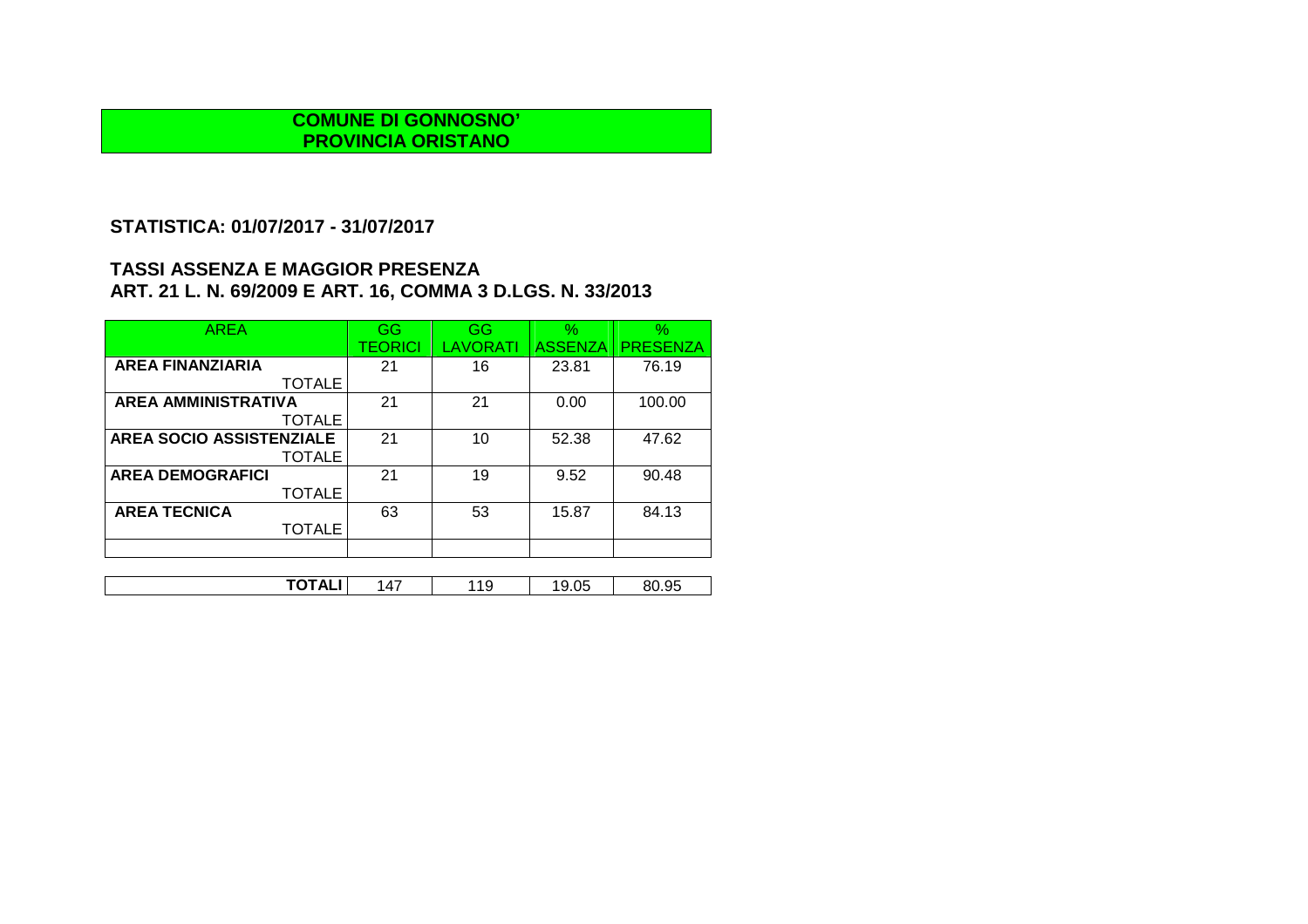# **STATISTICA: 01/08/2017 - 31/08/2017**

| <b>AREA</b>                | GG             | GG              | $\%$           | $\%$            |
|----------------------------|----------------|-----------------|----------------|-----------------|
|                            | <b>TEORICI</b> | <b>LAVORATI</b> | <b>ASSENZA</b> | <b>PRESENZA</b> |
| <b>AREA FINANZIARIA</b>    | 21             | 13              | 38.10          | 61.90           |
| <b>TOTALE</b>              |                |                 |                |                 |
| <b>AREA AMMINISTRATIVA</b> | 21             | 10              | 52.38          | 47.62           |
| <b>TOTALE</b>              |                |                 |                |                 |
| AREA SOCIO ASSISTENZIALE   | 21             | 16              | 23.81          | 76.19           |
| <b>TOTALE</b>              |                |                 |                |                 |
| <b>AREA DEMOGRAFICI</b>    | 21             | 14              | 33.33          | 66.67           |
| <b>TOTALE</b>              |                |                 |                |                 |
| <b>AREA TECNICA</b>        | 63             | 35              | 44.44          | 55.56           |
| <b>TOTALE</b>              |                |                 |                |                 |
|                            |                |                 |                |                 |
|                            |                |                 |                |                 |

| -----<br>.86<br>$\rightarrow$<br>88<br>۱4<br>$\mathbf{v}$<br>41<br>่ง<br>¬∟. |
|------------------------------------------------------------------------------|
|------------------------------------------------------------------------------|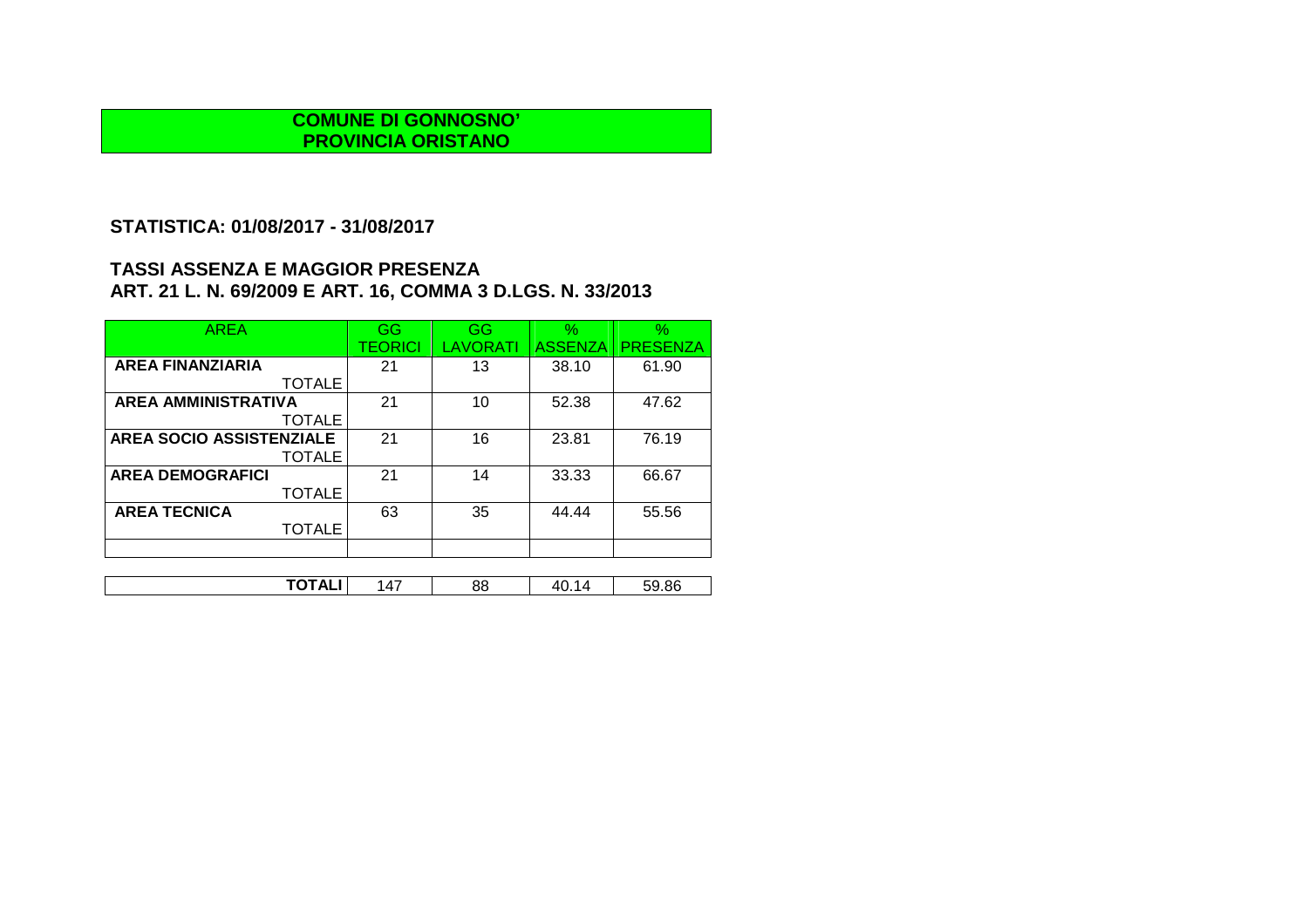## **STATISTICA: 01/09/2017 - 30/09/2017**

| <b>AREA</b>                     | GG      | GG       | $\%$           | $\%$            |
|---------------------------------|---------|----------|----------------|-----------------|
|                                 | TEORICI | LAVORATI | <b>ASSENZA</b> | <b>PRESENZA</b> |
| <b>AREA FINANZIARIA</b>         | 21      | 21       | 0.00           | 100.00          |
| <b>TOTALE</b>                   |         |          |                |                 |
| <b>AREA AMMINISTRATIVA</b>      | 21      | 17       | 19.05          | 80.95           |
| <b>TOTALE</b>                   |         |          |                |                 |
| <b>AREA SOCIO ASSISTENZIALE</b> | 21      | 15       | 28.57          | 71.43           |
| <b>TOTALE</b>                   |         |          |                |                 |
| <b>AREA DEMOGRAFICI</b>         | 21      | 14       | 33.33          | 66.67           |
| <b>TOTALE</b>                   |         |          |                |                 |
| <b>AREA TECNICA</b>             | 63      | 57       | 9.52           | 90.48           |
| TOTALE                          |         |          |                |                 |
|                                 |         |          |                |                 |

| ت ب<br>v.vv<br>∼<br>. | $\sim$ $\sim$ | $\Lambda$ | -<br>י י | $\sim$ $-$<br>. . | ∩г |
|-----------------------|---------------|-----------|----------|-------------------|----|
|                       |               |           |          |                   |    |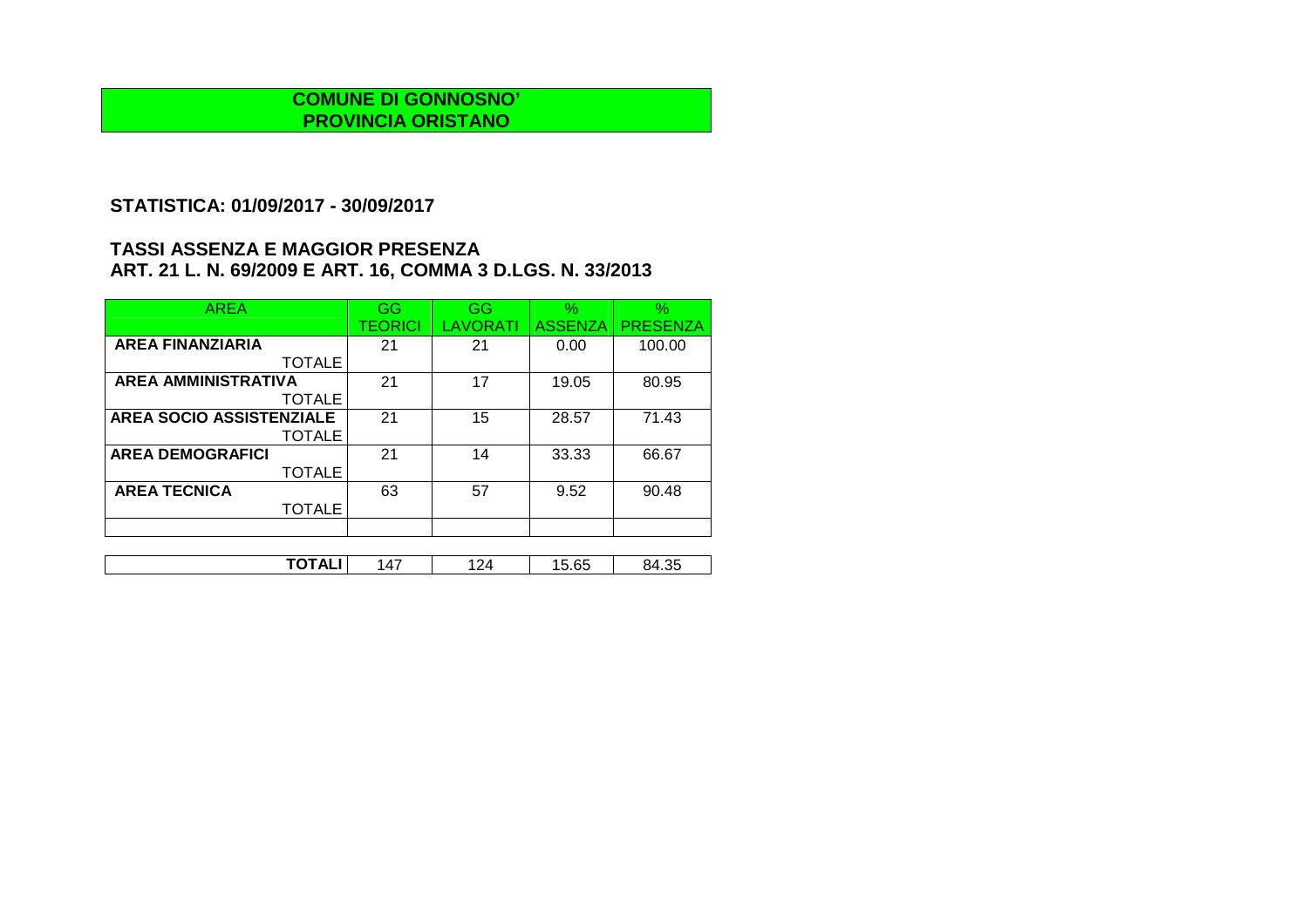# **STATISTICA: 01/10/2017 - 31/10/2017**

| <b>AREA</b>                     | GG      | GG              | $\%$           | $\%$            |
|---------------------------------|---------|-----------------|----------------|-----------------|
|                                 | TEORICI | <b>LAVORATI</b> | <b>ASSENZA</b> | <b>PRESENZA</b> |
| <b>AREA FINANZIARIA</b>         | 22      | 22              | 0.00           | 100.00          |
| <b>TOTALE</b>                   |         |                 |                |                 |
| <b>AREA AMMINISTRATIVA</b>      | 22      | 18              | 18.18          | 81.82           |
| <b>TOTALE</b>                   |         |                 |                |                 |
| <b>AREA SOCIO ASSISTENZIALE</b> | 22      | 18              | 18.18          | 81.82           |
| <b>TOTALE</b>                   |         |                 |                |                 |
| <b>AREA DEMOGRAFICI</b>         | 22      | 20              | 9.09           | 90.91           |
| <b>TOTALE</b>                   |         |                 |                |                 |
| <b>AREA TECNICA</b>             | 66      | 61              | 7.58           | 92.42           |
| <b>TOTALE</b>                   |         |                 |                |                 |
|                                 |         |                 |                |                 |
|                                 |         |                 |                |                 |

| -----<br>.<br>$\overline{\phantom{0}}$<br>ລເ<br>39<br>חר<br>154<br>л.<br>u<br>∼<br>∪.∠<br>◡.≀ |  |
|-----------------------------------------------------------------------------------------------|--|
|-----------------------------------------------------------------------------------------------|--|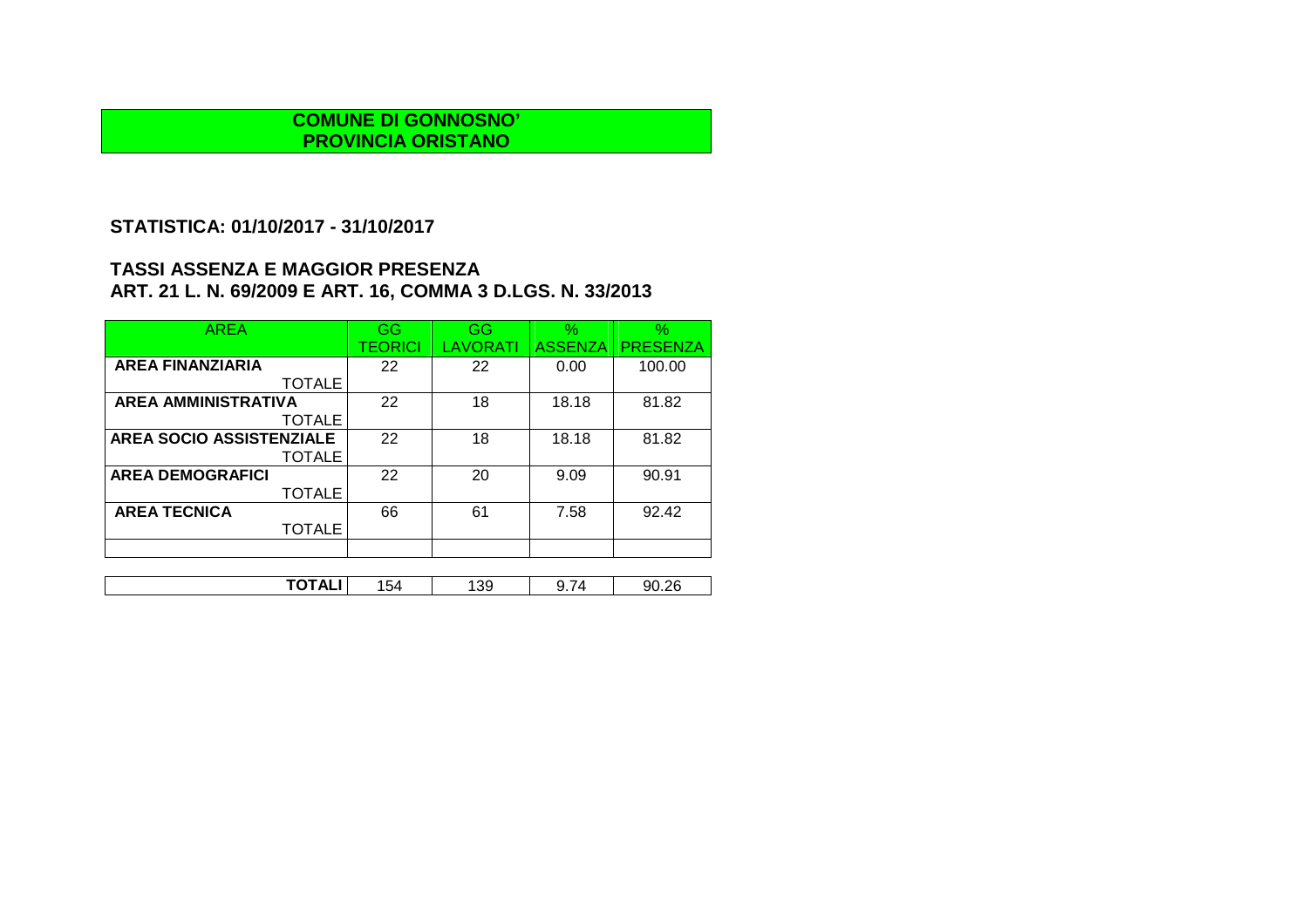# **STATISTICA: 01/11/2017 - 30/11/2017**

| <b>AREA</b>                     | GG      | GG       | $\%$           | $\%$            |
|---------------------------------|---------|----------|----------------|-----------------|
|                                 | TEORICI | LAVORATI | <b>ASSENZA</b> | <b>PRESENZA</b> |
| <b>AREA FINANZIARIA</b>         | 21      | 16       | 23.81          | 76.19           |
| <b>TOTALE</b>                   |         |          |                |                 |
| <b>AREA AMMINISTRATIVA</b>      | 21      | 19       | 9.52           | 90.48           |
| <b>TOTALE</b>                   |         |          |                |                 |
| <b>AREA SOCIO ASSISTENZIALE</b> | 21      | 19       | 9.52           | 90.48           |
| <b>TOTALE</b>                   |         |          |                |                 |
| <b>AREA DEMOGRAFICI</b>         | 21      | 19       | 9.52           | 90.48           |
| <b>TOTALE</b>                   |         |          |                |                 |
| <b>AREA TECNICA</b>             | 63      | 60       | 4.76           | 95.24           |
| <b>TOTALE</b>                   |         |          |                |                 |
|                                 |         |          |                |                 |

| -----<br>$ \sim$<br>$\sim$<br>48<br>qг<br>$\cdot$ $\prime$<br>∽<br>. .<br>ູບ<br>ے<br>¬∟<br>. |  |  |  |
|----------------------------------------------------------------------------------------------|--|--|--|
|                                                                                              |  |  |  |